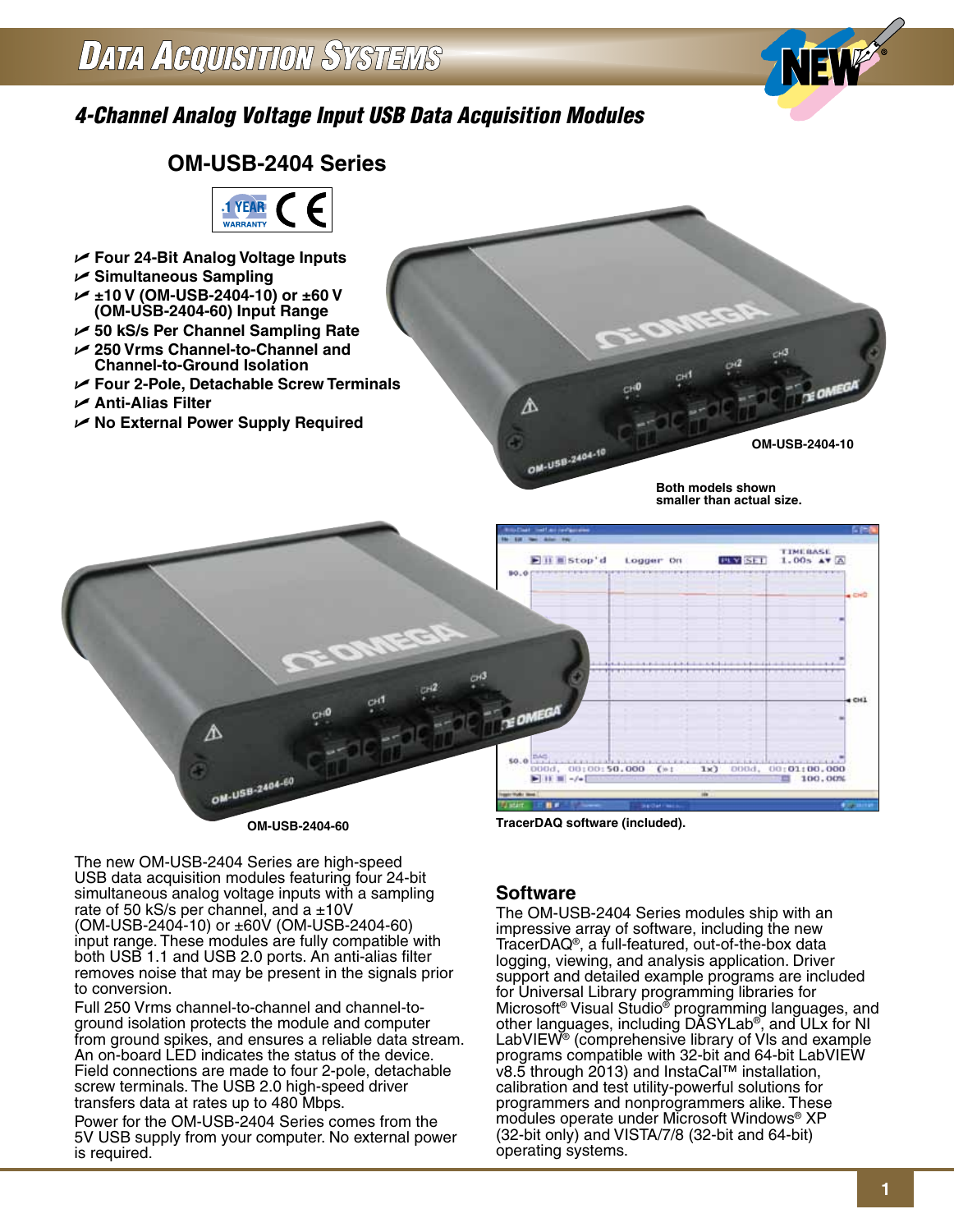



# **SPECIFICATIONS**

**ANALOG INPUT Number of Channels:** 4 **A/D Converter Resolution:** 24-bit **A/D Converter Type:** Delta-Sigma with analog pre-filtering **Sampling Mode:** Simultaneous Sample Rate Range (f<sub>s</sub>) **Minimum:** 1.613 kS/s **Maximum:** 50 kS/s Full performance requires connections to a USB 2.0 high-speed host controller and USB 2.0 high-speed hubs. The maximum sample rate may be lower on USB 1.1 ports. **Sample Rates (f<sub>s</sub>):** (f<sub>M</sub>/256)/n, where  $n = 1, 2, ... 31$ **Internal Master Timebase (f<sub>M</sub>) Frequency:** 12.8 MHz **Accuracy:** ±100 ppm maximum **Input Voltage Ranges (CH+ to CH-) OM-USB-2404-10:** ±10V, nominal  $±10.52V$ , typical  $±10.3V$ , minimum **OM-USB-2404-60:** ±60V, nominal  $\pm$ 62.64V, typical  $±61.5V$ , minimum **Overvoltage Protection:** ±100 V **Input Coupling:** DC **Input Impedance (CH+ to CH-):** 1 MΩ **Input Noise OM-USB-2404-10:** 70 µV rms **OM-USB-2404-60:** 320 µV rms **Gain Drift:** ±5 ppm/ºC **Offset Drift OM-USB-2404-10:** ±24 µV/ºC **OM-USB-2404-60:** ±150 µV/ºC **Post Calibration Gain Match (Channel-to-Channel, 20 kHz):** 0.22 dB maximum **Crosstalk (1 kHz):** -130 dB **Phase Mismatch (Channel-to-Channel) OM-USB-2404-10:** 0.075º/kHz maximum **OM-USB-2404-60:** 0.045º/kHz maximum **Phase Nonlinearity (** $f_s = 50$  **kS/s):** 0.11 $\degree$  maximum **Input Delay OM-USB-2404-10:** 38.4/f<sub>s</sub> +3  $\mu$ s **OM-USB-2404-60:** 38.4/fs +2.6 µs Passband Frequency: 0.453 · f<sub>s</sub> **Passband Flatness (** $f_s = 50$  **kS/s):**  $\pm 100$  mdB maximum **Stopband Frequency:** 0.547·fs **Stopband Rejection:** 100 dB **Alias-Free Bandwidth:** 0.453·fs **-3 dB Pre-Filter Bandwidth (** $f_s$  **= 50 kS/s):** 24.56 kHz **Common Mode Rejection Ratio (CMRR), fin = 60 Hz: OM-USB-2404-10:** 126 dB **OM-USB-2404-60:** 116 dB **Spurious Free Dynamic Range (SFDR), 1 kHz, -60 dBFS:** -128 dBFS

## **Total Harmonic Distortion:**

**1 kHz, -1 dBFS:** -99 dB **1 kHz, -20 dBFS:** -105 dB

## **Analog Input Accuracy**

| <b>Measurement</b><br><b>Conditions</b>                                  | <b>Percent of</b><br><b>Reading</b><br>(Gain Error) | Percent<br>of Range<br>(Offset Error)* |
|--------------------------------------------------------------------------|-----------------------------------------------------|----------------------------------------|
| Calibrated maximum<br>$(-0)$ to $60^{\circ}$ C)                          | ±0.13%                                              | ±0.05%                                 |
| Calibrated typical<br>$(25^{\circ}C, \pm 5^{\circ}C)$                    | ±0.03%                                              | ±0.008%                                |
| Uncalibrated maximum<br>$(-0)$ to 60 $^{\circ}$ C) for<br>OM-USB-2404-10 | ±1.4%                                               | ±0.67%                                 |
| Uncalibrated maximum<br>$(-0)$ to 60 $^{\circ}$ C) for<br>OM-USB-2404-60 | ±1.2%                                               | ±0.55%                                 |
| Uncalibrated typical<br>$(25^{\circ}C, \pm 5^{\circ}C)$                  | ±0.3%                                               | ±0.11%                                 |

*\*The range is equal to 10.52 V for OM-USB-2404-10. The range is equal to 62.64 V for OM-USB-2404-60.*

## **GENERAL**

**Operating Temperature Range:** 0 to 60°C (32 to 140°F), 10 to 90% RH non-condensing **Storage Temperature Range:** -40 to 85°C  $(-40 \text{ to } 185^{\circ}F)$ , 5 to 95% RH non-condensing **Communications:** USB 2.0 Hi-Speed mode (480 Mbps) is recommended; otherwise USB 1.1 full-speed mode (12 Mbps)

**Current Consumption From USB:** 500 mA maximum **Channel-to-Earth Ground Isolation**

 **Continuous:** 250 Vrms (measurement category II for measurements performed on circuits directly connected to the electrical distribution system)  **Withstand:** 2300 Vrms (verified by a 5 second dielectric withstand test)

### **Channel-to-Channel Isolation**

 **Continuous:** 250 Vrms (measurement category II for measurements performed on circuits directly connected to the electrical distribution system) **Withstand:** 1390 Vrms (verified by a 5 second dielectric withstand test)

**Signal I/O Connector:** Screw terminals

**Screw Terminal Wiring:** 16 to 28 AWG copper conductor wire with 7 mm (0.28") of insulation stripped from the end

**Torque for Screw Terminals:** 0.22 to 0.25 N·m (1.95 to 2.21 lb·in)

**Maximum Altitude:** 2000 m (6562') **Dimensions:** 114 L x 140 W x 38 mm H (4.5 x 5.5 x 1.5") **Weight:** 544 grams (1.2 lb)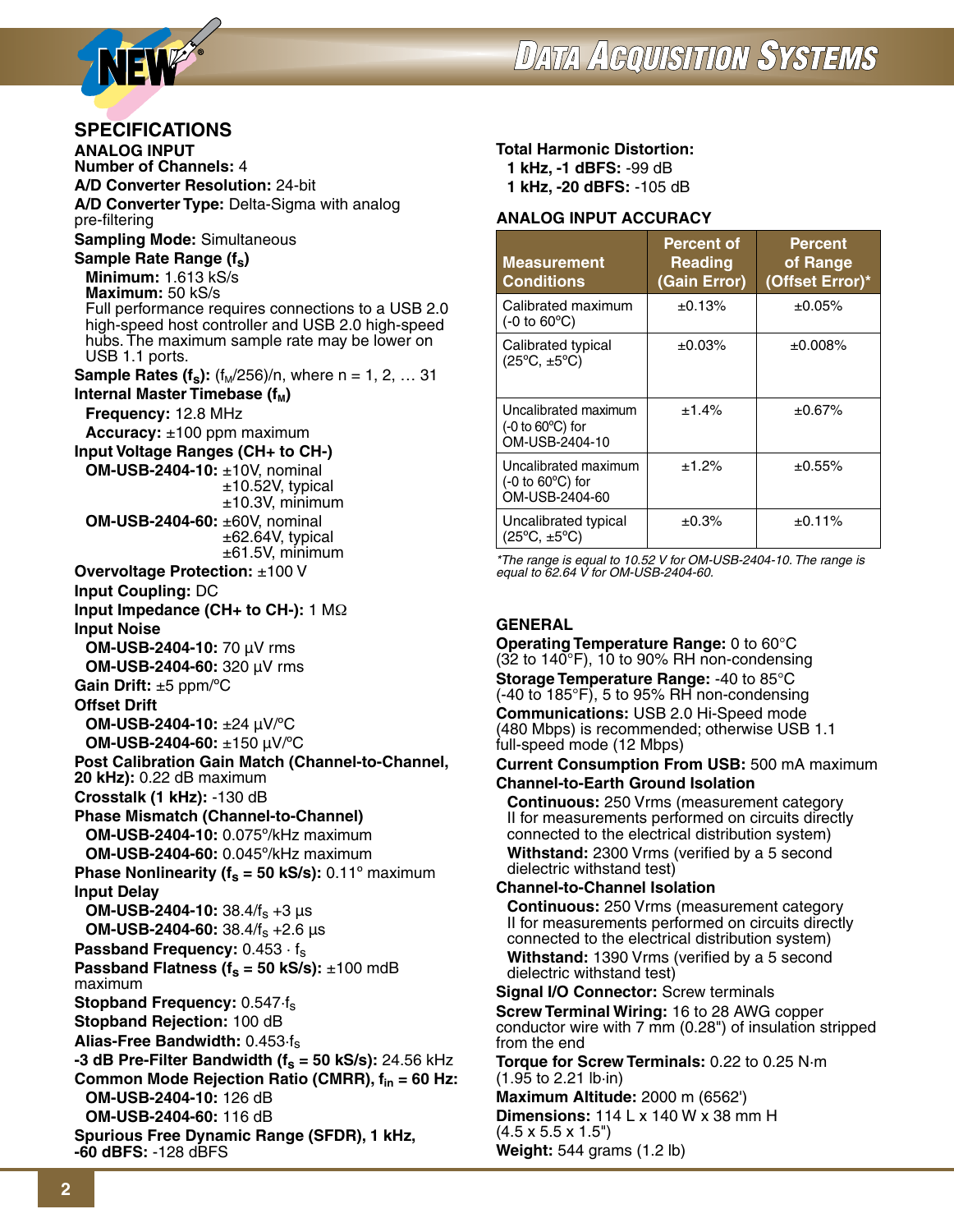# **DATA ACQUISITION SYSTEMS**

The OM-USB-2404 Series data acquisition modules are supplied with TracerDAQ® software which is a collection of four virtual instrument applications used to graphically display and store input data and generate output signals:

- Strip Chart—Log and graph values acquired from analog inputs, digital inputs, temperature inputs and counter inputs
- Oscilloscope—Display values acquired from analog inputs
- Function Generator—Generate waveforms for analog outputs
- Rate Generator—Generate waveforms for counter outputs

TracerDAQ PRO is an enhanced version of TracerDAQ. A comparison of some of the features included in TracerDAQ vs TracerDAQ PRO is shown below.



#### **TracerDAQ PRO Strip Chart with Measurements.**

# **Features Comparison**

# **Strip Chart**

| <b>Feature</b>                     | <b>TracerDAQ</b>                                                 | <b>TracerDAQ PRO</b>                                             |
|------------------------------------|------------------------------------------------------------------|------------------------------------------------------------------|
| <b>Channel Types</b>               | Analog input, temperature input,<br>digital input, event counter | Analog input, temperature input,<br>digital input, event counter |
| <b>Number of Channels</b>          | 8                                                                | 48                                                               |
| <b>Number of Lanes</b>             | 2                                                                | 8                                                                |
| <b>Maximum Samples per Channel</b> | 32,000                                                           | 1 million                                                        |
| <b>Alarm Conditions</b>            | No                                                               | Yes                                                              |
| <b>Measurements Window</b>         | No                                                               | Yes                                                              |
| <b>Enter Annotations</b>           | No                                                               | Yes                                                              |
| <b>Software Triggering</b>         | No                                                               | Yes                                                              |
| <b>Hardware Triggering</b>         | No                                                               | Yes                                                              |
| <b>Time-of-Day Triggering</b>      | No                                                               | <b>Yes</b>                                                       |
| <b>Linear Scaling</b>              | No                                                               | Yes                                                              |

## **Oscilloscope**

| Feature                    | <b>TracerDAQ</b> | <b>TracerDAQ PRO</b> |
|----------------------------|------------------|----------------------|
| <b>Channel Type</b>        | Analog input     | Analog input         |
| <b>Number of Channels</b>  |                  |                      |
| <b>Measurements Window</b> | No               | Yes                  |
| <b>Reference Channel</b>   | No               | Yes                  |
| <b>Math Channel</b>        | No               | Yes                  |

### **Function Generator**

| Feature                               | <b>TracerDAQ</b> | <b>TracerDAQ PRO</b>                                         |
|---------------------------------------|------------------|--------------------------------------------------------------|
| <b>Channel Type</b>                   | Analog output    | Analog output                                                |
| <b>Number of Channels</b>             |                  | 16                                                           |
| <b>Waveform Types</b>                 | Sine             | Sine, square, triangle, flat, pulse, ramp, random, arbitrary |
| <b>Duty Cycle</b>                     | No               | Yes                                                          |
| <b>Phase</b>                          | No               | Yes                                                          |
| <b>Gate Ratio</b>                     | No               | Yes                                                          |
| <b>Rate Multiplier</b>                | No               | Yes                                                          |
| <b>Sweep (Linear and Exponential)</b> | No               | Yes                                                          |

### **Rate Generator**

| ⊾Feature <b>i</b>         | <b>TracerDAQ</b> | <b>TracerDAQ PRO</b> |
|---------------------------|------------------|----------------------|
| <b>Channel Type</b>       | Counter output   | Counter output       |
| <b>Number of Channels</b> |                  | 20                   |